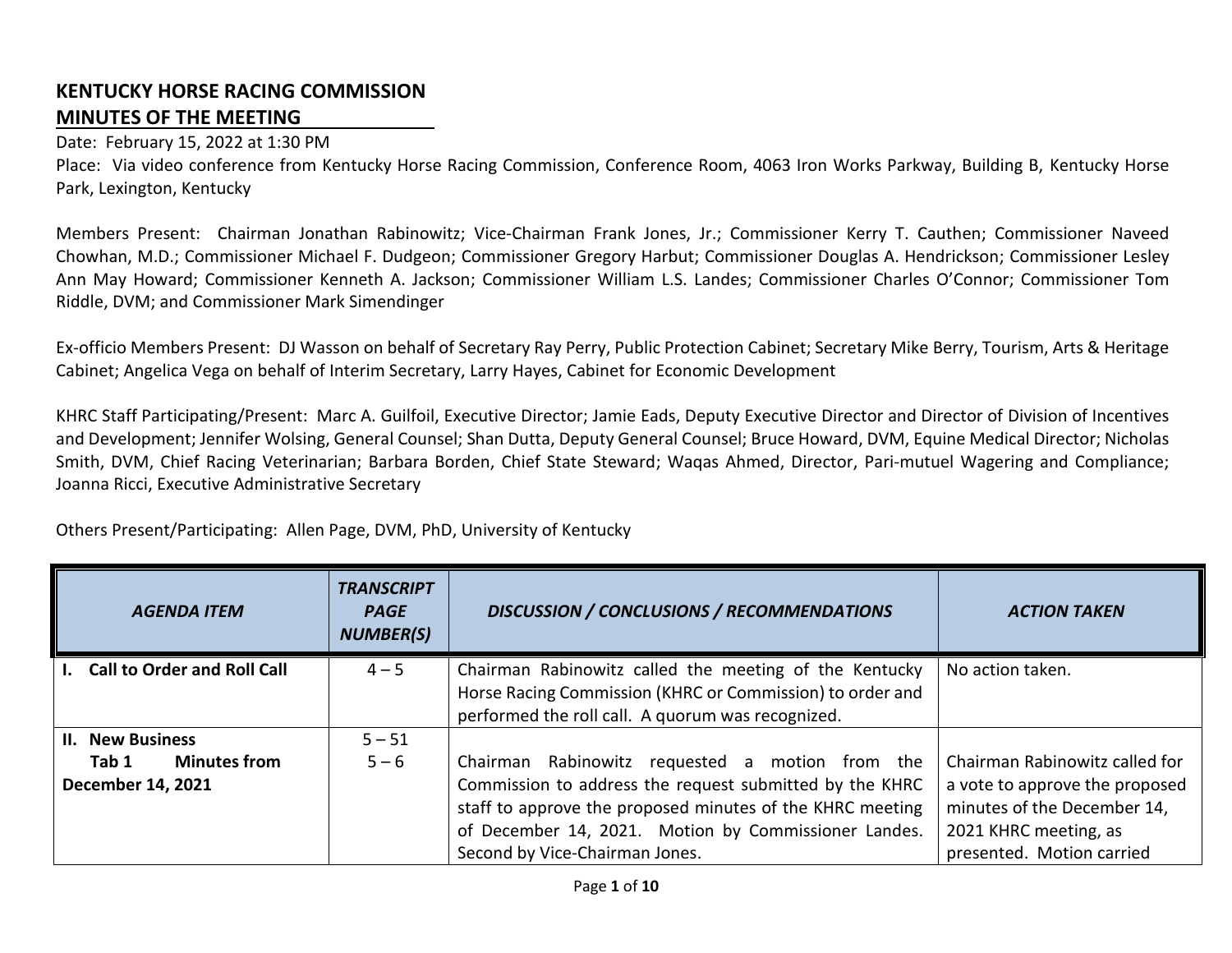| <b>AGENDA ITEM</b>                                                                                    | <b>TRANSCRIPT</b><br><b>PAGE</b><br><b>NUMBER(S)</b> | <b>DISCUSSION / CONCLUSIONS / RECOMMENDATIONS</b>                                                                                                                                                                                                                                                                                                                                                                                                                                                                                                                                                          | <b>ACTION TAKEN</b>                                                                                                                                                                                                                                    |
|-------------------------------------------------------------------------------------------------------|------------------------------------------------------|------------------------------------------------------------------------------------------------------------------------------------------------------------------------------------------------------------------------------------------------------------------------------------------------------------------------------------------------------------------------------------------------------------------------------------------------------------------------------------------------------------------------------------------------------------------------------------------------------------|--------------------------------------------------------------------------------------------------------------------------------------------------------------------------------------------------------------------------------------------------------|
|                                                                                                       |                                                      | Ms. Eads presented the proposed minutes, as outlined in the<br>agenda materials.<br>Approval of the proposed minutes was recommended by<br>KHRC staff.                                                                                                                                                                                                                                                                                                                                                                                                                                                     | with no objections or<br>abstentions.                                                                                                                                                                                                                  |
| Tab <sub>2</sub><br>Kentucky Downs'<br>request to send KTDF Funds to<br><b>Keeneland</b>              | $6 - 8$                                              | Chairman Rabinowitz requested a motion from the<br>Commission to address approval Kentucky Downs' request to<br>send Kentucky Thoroughbred Development Fund funds (KTDF)<br>to Keeneland. Motion by Commissioner Hendrickson. Second<br>by Commissioner Simendinger.<br>Ms. Eads presented Kentucky Downs' request to send \$1<br>million in KTDF funds to Keeneland for the 2022 Spring meet,<br>as outlined in the agenda materials. At its February 1, 2022<br>meeting, the KTDF Advisory Committee approved the request.<br>Approval was recommended by KHRC staff and the KTDF<br>Advisory Committee. | Chairman Rabinowitz called for<br>a vote to approve Kentucky<br>Downs' request to send KTDF<br>funds to Keeneland, as<br>presented. Motion carried<br>with no objections or<br>abstentions.                                                            |
| Tab <sub>3</sub><br><b>KTDF Purse</b><br><b>Structure Request for</b><br><b>Keeneland Spring Meet</b> | $8 - 10$                                             | Chairman Rabinowitz requested a motion from the<br>Commission to address approval of the KTDF purse structure<br>request for Keeneland Spring meet. Motion by Vice-Chairman<br>Jones. Second by Commissioner O'Connor.<br>Ms. Eads presented the KTDF Advisory Committee's<br>recommendation for approval of Keeneland's request dated<br>January 24, 2022, as outlined in the agenda materials. At its<br>February 1, 2022 meeting, the KTDF Advisory Committee<br>recommended approval of the proposal as presented.                                                                                     | Chairman Rabinowitz called for<br>a vote to approve the proposed<br>KTDF purse structure for<br>Keeneland's Spring meet, as<br>presented and recommended<br>by the KTDF Advisory<br>Committee. Motion carried<br>with no objections or<br>abstentions. |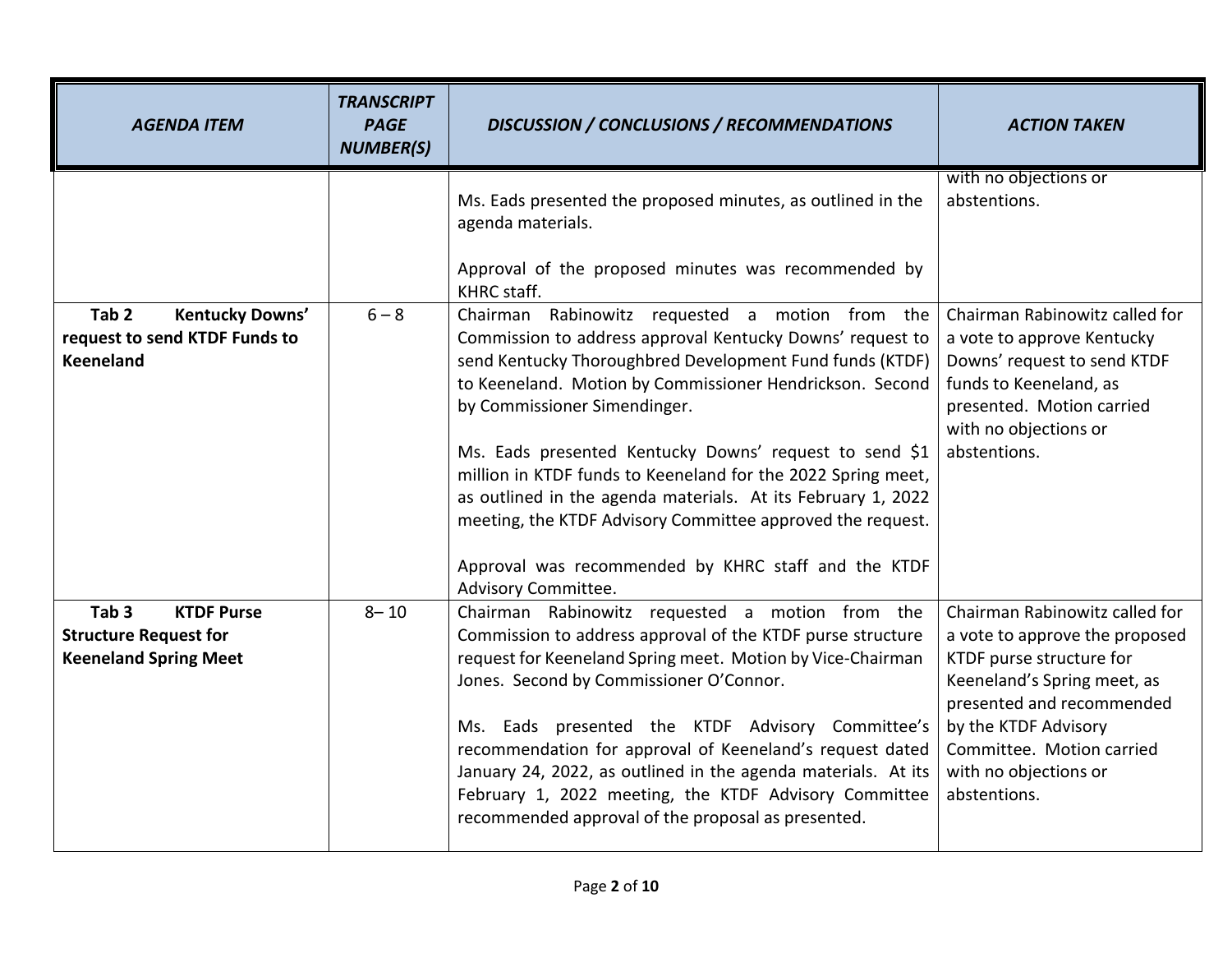| <b>AGENDA ITEM</b>                                                                                | <b>TRANSCRIPT</b><br><b>PAGE</b><br><b>NUMBER(S)</b> | <b>DISCUSSION / CONCLUSIONS / RECOMMENDATIONS</b>                                                                                                                                                                                                                                                                                                                                                                                                                                                                                                                                                                                                                                                                                                           | <b>ACTION TAKEN</b>                                                                                                                                                                                                                                         |
|---------------------------------------------------------------------------------------------------|------------------------------------------------------|-------------------------------------------------------------------------------------------------------------------------------------------------------------------------------------------------------------------------------------------------------------------------------------------------------------------------------------------------------------------------------------------------------------------------------------------------------------------------------------------------------------------------------------------------------------------------------------------------------------------------------------------------------------------------------------------------------------------------------------------------------------|-------------------------------------------------------------------------------------------------------------------------------------------------------------------------------------------------------------------------------------------------------------|
|                                                                                                   |                                                      | Approval was recommended by KHRC staff and the KTDF<br>Advisory Committee.                                                                                                                                                                                                                                                                                                                                                                                                                                                                                                                                                                                                                                                                                  |                                                                                                                                                                                                                                                             |
| <b>KTDF Purse</b><br>Tab 4<br><b>Structure Request for Churchill</b><br><b>Downs' Spring Meet</b> | $10 - 11$                                            | Chairman Rabinowitz requested a motion from the<br>Commission to address approval of the KTDF purse structure<br>request for Churchill Downs' Spring meet. Motion by Vice-<br>Chairman Jones. Second by Commissioner O'Connor.<br>Ms. Eads presented the KTDF Advisory Committee's<br>recommendation for approval of Churchill Downs' request<br>dated January 28, 2022, as outlined in the agenda materials.<br>At its February 1, 2022 meeting, the KTDF Advisory Committee                                                                                                                                                                                                                                                                               | Chairman Rabinowitz called for<br>a vote to approve the proposed<br>KTDF purse structure for<br>Churchill Downs' Spring meet,<br>as presented and<br>recommended by the KTDF<br>Advisory Committee. Motion<br>carried with no objections or<br>abstentions. |
|                                                                                                   |                                                      | recommended approval of the proposal as presented.<br>Approval was recommended by KHRC staff and the KTDF<br>Advisory Committee.                                                                                                                                                                                                                                                                                                                                                                                                                                                                                                                                                                                                                            |                                                                                                                                                                                                                                                             |
| Tab <sub>5</sub><br><b>Backside</b><br><b>Improvement Fund Request</b>                            | $11 - 13$                                            | Chairman Rabinowitz requested a motion from the<br>Commission to address approval of Churchill Downs' backside<br>improvement fund request. Motion by Vice-Chairman Jones.<br>Second by Commissioner Landes.<br>Ms. Eads presented Churchill Downs' request received January<br>26, 2022 for approval of five (5) backside improvement fund<br>projects, as outlined in the agenda materials. KHRC staff has<br>confirmed the projects meet statutory and regulatory<br>requirements and Churchill Downs has the funding available.<br>Upon completion of the projects, KHRC staff will inspect the<br>areas again and all invoices, photographs and communication<br>will remain on file for Commission review.<br>Approval was recommended by KHRC staff. | Chairman Rabinowitz called for<br>a vote to approve Churchill<br>Downs backside improvement<br>fund request for five (5)<br>backside improvement<br>projects, as presented. Motion<br>carried with no objections or<br>abstentions.                         |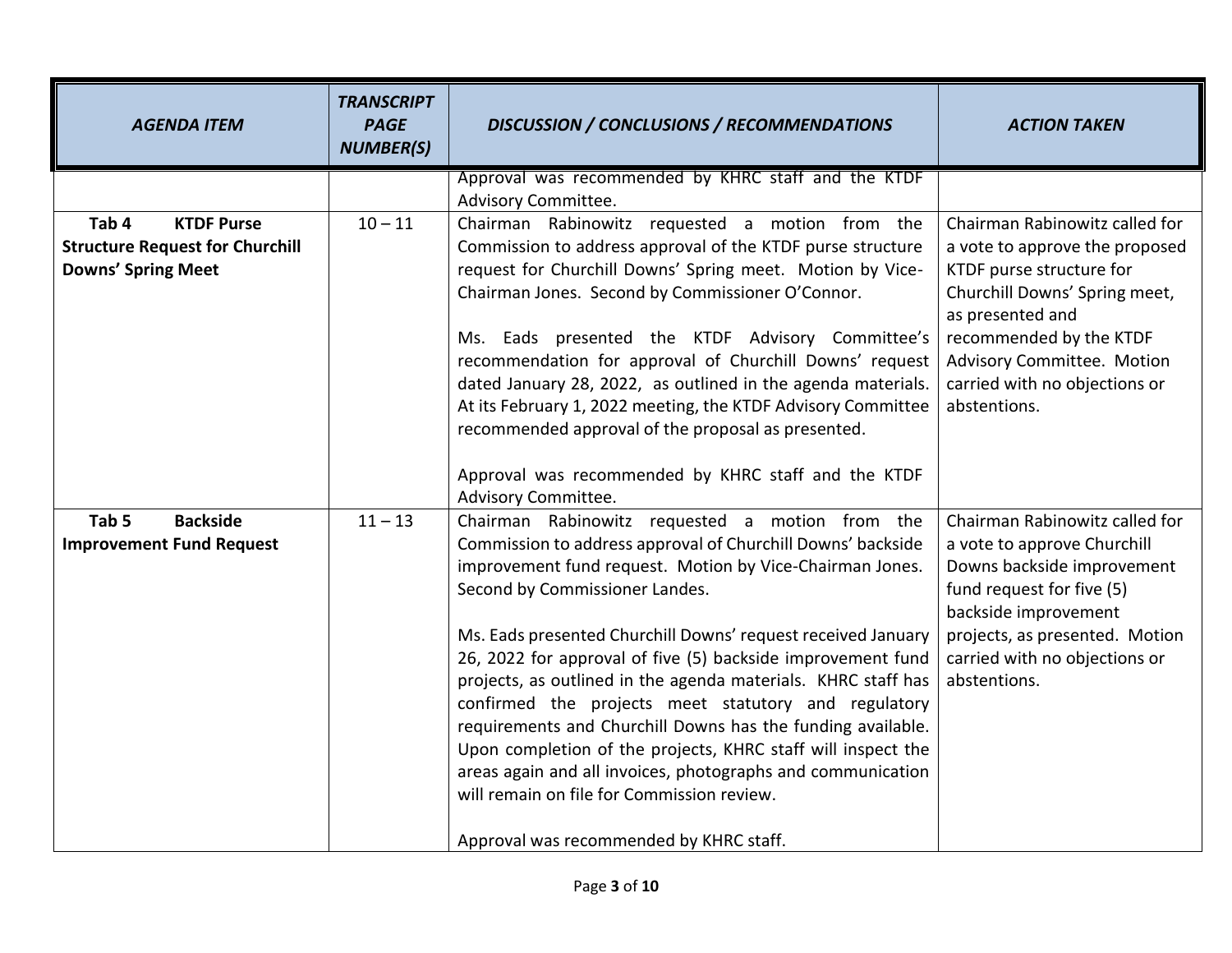| <b>AGENDA ITEM</b>                                                                                                                                 | <b>TRANSCRIPT</b><br><b>PAGE</b><br><b>NUMBER(S)</b> | <b>DISCUSSION / CONCLUSIONS / RECOMMENDATIONS</b>                                                                                                                                                                                                  | <b>ACTION TAKEN</b>                                                                                                                                                                                      |
|----------------------------------------------------------------------------------------------------------------------------------------------------|------------------------------------------------------|----------------------------------------------------------------------------------------------------------------------------------------------------------------------------------------------------------------------------------------------------|----------------------------------------------------------------------------------------------------------------------------------------------------------------------------------------------------------|
| <b>Kentucky Horse</b><br>Tab 6<br><b>Breeders' Incentive Fund:</b>                                                                                 | $13 - 16$                                            | Chairman Rabinowitz requested a motion from the<br>Commission to address approval of Period VII applications for                                                                                                                                   | Chairman Rabinowitz called for<br>a vote to approve the proposed                                                                                                                                         |
| <b>Period VII Applications for</b>                                                                                                                 |                                                      | participation in the Kentucky Horse Breeders' Incentive Fund                                                                                                                                                                                       | <b>KHBIF Period VII applications</b>                                                                                                                                                                     |
| Participation in 2022, 2023,<br>2024                                                                                                               |                                                      | (KHBIF) during 2022, 2023, and 2024.<br>Motion by<br>Commissioner O'Connor. Second by Commissioner Landes.                                                                                                                                         | for participation in the KHBIF<br>during 2022, 2023, and 2024,                                                                                                                                           |
|                                                                                                                                                    |                                                      |                                                                                                                                                                                                                                                    | as presented. Motion carried                                                                                                                                                                             |
|                                                                                                                                                    |                                                      | Ms. Eads presented the eleven (11) proposed KHBIF Period VII<br>applications for 2022, 2023, and 2024 of the non-race                                                                                                                              | with no objections or<br>abstentions.                                                                                                                                                                    |
|                                                                                                                                                    |                                                      | affiliates as outlined in the agenda materials. At its February                                                                                                                                                                                    |                                                                                                                                                                                                          |
|                                                                                                                                                    |                                                      | 3, 2022 meeting, the KHBIF Advisory Committee reviewed and<br>approved the KHBIF Period VII applications.                                                                                                                                          |                                                                                                                                                                                                          |
|                                                                                                                                                    |                                                      |                                                                                                                                                                                                                                                    |                                                                                                                                                                                                          |
|                                                                                                                                                    |                                                      | Approval of the applications was recommended by the KHBIF<br>Advisory Committee and KHRC staff.                                                                                                                                                    |                                                                                                                                                                                                          |
| Tab <sub>7</sub><br>Proposed<br>Amendments to 810 KAR 3:020:<br><b>Licensing of Racing Participants</b><br>and 3-020 01 (incorporated<br>document) | $16 - 19$                                            | Chairman Rabinowitz requested a motion from the<br>Commission to address approval of the proposed<br>amendments to 810 KAR 3:020 and its incorporated<br>document, 3-020-1. Motion by Commissioner Simendinger.<br>Second by Commissioner Cauthen. | Chairman Rabinowitz called for<br>a vote to approve the proposed<br>amendments to 810 KAR 3:020,<br>Licensing of racing participants,<br>and its incorporated document,<br>3-020-1, as presented. Motion |
|                                                                                                                                                    |                                                      | Ms. Wolsing presented the proposed amendments to 810 KAR<br>3:020, Licensing of racing participants, and its incorporated                                                                                                                          | carried with no objections or<br>abstentions.                                                                                                                                                            |
|                                                                                                                                                    |                                                      | document, 3-020-1, as outlined in the agenda materials.                                                                                                                                                                                            |                                                                                                                                                                                                          |
|                                                                                                                                                    |                                                      | Approval was recommended by KHRC staff.                                                                                                                                                                                                            |                                                                                                                                                                                                          |
| Tab <sub>8</sub><br>Proposed<br>Amendments to 810 KAR 4:010                                                                                        | $19 - 21$                                            | Chairman Rabinowitz requested a motion from the<br>Commission to address approval of the proposed amendments                                                                                                                                       | Chairman Rabinowitz called for<br>a vote to approve the proposed                                                                                                                                         |
|                                                                                                                                                    |                                                      | to 810 KAR 4:010. Motion by Vice-Chairman Jones. Second by                                                                                                                                                                                         | amendments to 810 KAR 4:010,                                                                                                                                                                             |
|                                                                                                                                                    |                                                      | Commissioner O'Connor.                                                                                                                                                                                                                             | as presented. Motion carried                                                                                                                                                                             |
|                                                                                                                                                    |                                                      |                                                                                                                                                                                                                                                    | with no objections or                                                                                                                                                                                    |
|                                                                                                                                                    |                                                      |                                                                                                                                                                                                                                                    | abstentions.                                                                                                                                                                                             |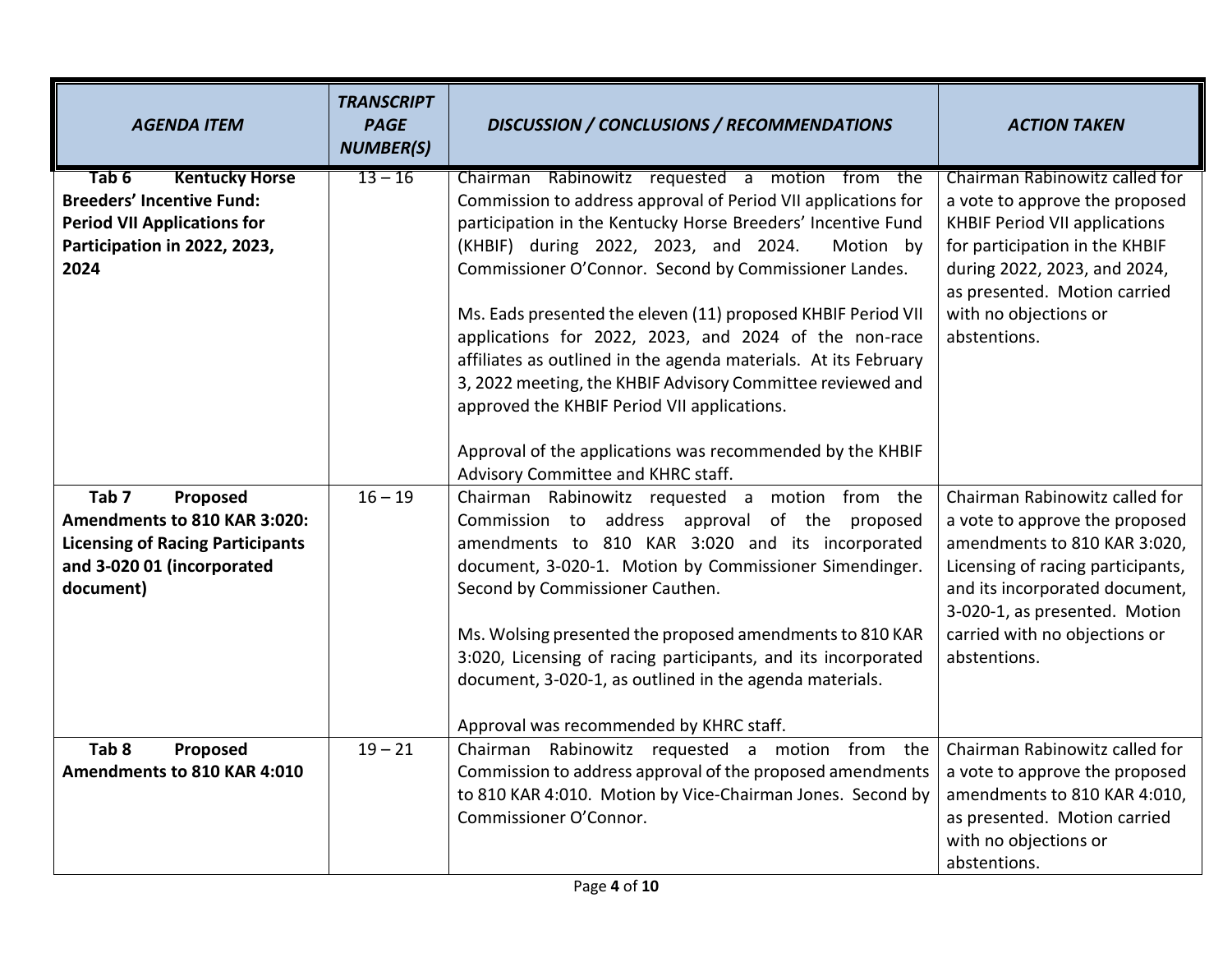| <b>AGENDA ITEM</b>           | <b>TRANSCRIPT</b><br><b>PAGE</b><br><b>NUMBER(S)</b> | <b>DISCUSSION / CONCLUSIONS / RECOMMENDATIONS</b>                                        | <b>ACTION TAKEN</b>            |
|------------------------------|------------------------------------------------------|------------------------------------------------------------------------------------------|--------------------------------|
|                              |                                                      | Ms. Wolsing presented the proposed amendments to 810 KAR                                 |                                |
|                              |                                                      | 4:010, Horses, as outlined in the agenda materials.                                      |                                |
|                              |                                                      |                                                                                          |                                |
|                              |                                                      | Approval was recommended by KHRC staff.                                                  |                                |
| Tab <sub>9</sub><br>Proposed | $21 - 24$                                            | Chairman Rabinowitz requested a motion from the                                          | Chairman Rabinowitz called for |
| Amendments to 810 KAR 4:030  |                                                      | Commission to address approval of the proposed amendments                                | a vote to approve the proposed |
|                              |                                                      | to 810 KAR 4:030. Motion by Vice-Chairman Jones. Second by                               | amendments to 810 KAR 4:030,   |
|                              |                                                      | Commissioner O'Connor.                                                                   | as presented. Motion carried   |
|                              |                                                      |                                                                                          | with no objections or          |
|                              |                                                      | Ms. Wolsing presented the proposed amendments to 810 KAR                                 | abstentions.                   |
|                              |                                                      | 4:030, Entries, subscriptions, and declarations, as outlined in<br>the agenda materials. |                                |
|                              |                                                      |                                                                                          |                                |
|                              |                                                      | Approval was recommended by KHRC staff.                                                  |                                |
| <b>Tab 10</b><br>Proposed    | $24 - 29$                                            | Chairman Rabinowitz requested a motion from the                                          | Chairman Rabinowitz called for |
| Amendments to 810 KAR 4:050  |                                                      | Commission to address approval of the proposed amendments                                | a vote to approve the proposed |
|                              |                                                      | to 810 KAR 4:050. Motion by Vice-Chairman Jones. Second by                               | amendments to 810 KAR 4:050,   |
|                              |                                                      | <b>Commissioner Landes.</b>                                                              | as presented. Motion carried   |
|                              |                                                      |                                                                                          | with no objections or          |
|                              |                                                      | Ms. Wolsing presented the proposed amendments to 810 KAR                                 | abstentions.                   |
|                              |                                                      | 4:050, Claiming races, as outlined in the agenda materials.                              |                                |
|                              |                                                      |                                                                                          |                                |
|                              |                                                      | Approval was recommended by KHRC staff.                                                  |                                |
| <b>Tab 11</b><br>Proposed    | $29 - 31$                                            | Chairman<br>Rabinowitz requested a motion from the                                       | Chairman Rabinowitz called for |
| Amendments to 810 KAR 4:060  |                                                      | Commission to address approval of the proposed amendments                                | a vote to approve the proposed |
|                              |                                                      | to 810 KAR 4:060. Motion by Vice-Chairman Jones. Second by                               | amendments to 810 KAR 4:050,   |
|                              |                                                      | <b>Commissioner Landes.</b>                                                              | as presented. Motion carried   |
|                              |                                                      |                                                                                          | with no objections or          |
|                              |                                                      |                                                                                          | abstentions                    |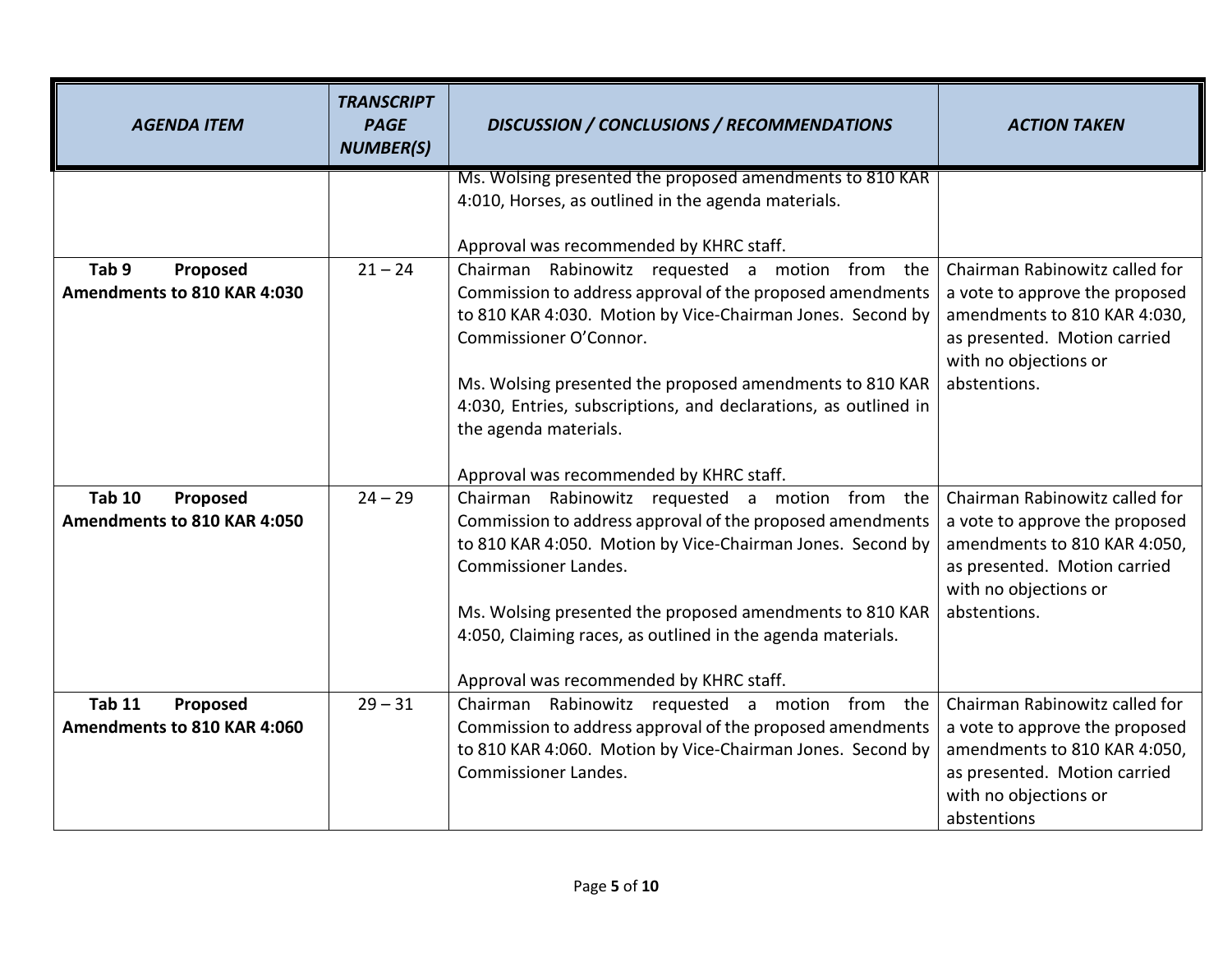| <b>AGENDA ITEM</b>                                                                                                                                                                                          | <b>TRANSCRIPT</b><br><b>PAGE</b><br><b>NUMBER(S)</b> | <b>DISCUSSION / CONCLUSIONS / RECOMMENDATIONS</b>                                                                                                                                                                                                                                                                                                                                                                                                                                                                                                                                                                                                   | <b>ACTION TAKEN</b>                                                                                                                                                                                                                                                                                    |
|-------------------------------------------------------------------------------------------------------------------------------------------------------------------------------------------------------------|------------------------------------------------------|-----------------------------------------------------------------------------------------------------------------------------------------------------------------------------------------------------------------------------------------------------------------------------------------------------------------------------------------------------------------------------------------------------------------------------------------------------------------------------------------------------------------------------------------------------------------------------------------------------------------------------------------------------|--------------------------------------------------------------------------------------------------------------------------------------------------------------------------------------------------------------------------------------------------------------------------------------------------------|
|                                                                                                                                                                                                             |                                                      | Ms. Wolsing presented the proposed amendments to 810 KAR<br>4:060, Objections and complaints, as outlined in the agenda<br>materials.                                                                                                                                                                                                                                                                                                                                                                                                                                                                                                               |                                                                                                                                                                                                                                                                                                        |
|                                                                                                                                                                                                             |                                                      | Approval was recommended by KHRC staff.                                                                                                                                                                                                                                                                                                                                                                                                                                                                                                                                                                                                             |                                                                                                                                                                                                                                                                                                        |
| <b>Tab 12.</b><br><b>Ratification of</b><br><b>Executive Director Marc</b><br><b>Guilfoil's approval of Turfway's</b><br>request to amend post time and<br>number of races for December<br>31, 2021         | $32 - 34$                                            | Chairman Rabinowitz requested a motion from the<br>Commission to address ratification of Executive Director<br>Guilfoil's approval of Turfway's request to amend post time<br>and number of races for December 31, 2021. Motion by<br>Commissioner Simendinger.<br>Second by Commissioner<br>O'Connor.<br>Ms. Wolsing presented Turfway's request received December<br>28, 2021, as outlined in the agenda materials. In accordance<br>with KRS 230.230(1), Executive Director Guilfoil conditionally<br>approved Turfway's request. The request is also supported by<br>the Kentucky Horsemen's Benevolent and Protective<br>Association (KyHBPA). | Chairman Rabinowitz called for<br>a vote to ratify Executive<br>Director Guilfoil's conditional<br>approval of the request<br>submitted by Turfway to<br>amend post time and the<br>number of races for December<br>31, 2021, as presented.<br>Motion carried with no<br>objections or abstentions.    |
|                                                                                                                                                                                                             |                                                      | Ratification of the Executive Director's conditional approval<br>was recommended by KHRC staff.                                                                                                                                                                                                                                                                                                                                                                                                                                                                                                                                                     |                                                                                                                                                                                                                                                                                                        |
| <b>Tab 13.</b><br><b>Ratification of</b><br><b>Executive Director Marc</b><br><b>Guilfoil's approval of Turfway's</b><br>request to amend Section R of<br>its 2022 application to amend<br>race dates/times | $34 - 37$                                            | Chairman Rabinowitz requested a motion from the<br>Commission to address ratification of Executive Director<br>Guilfoil's approval of Turfway's request to amend Section R of<br>its 2022 application to amend race dates/times. Motion by<br>Commissioner Hendrickson. Second by Commissioner<br>O'Connor.<br>Ms. Wolsing presented Turfway's request, as outlined in the<br>agenda materials. In accordance with KRS 230.230(1),                                                                                                                                                                                                                  | Chairman Rabinowitz called for<br>a vote to ratify Executive<br>Director Guilfoil's conditional<br>approval of the request<br>submitted by Turfway to<br>amend Section R of its 2022<br>application to amend race<br>dates/times, as presented.<br>Motion carried with no<br>objections or abstentions |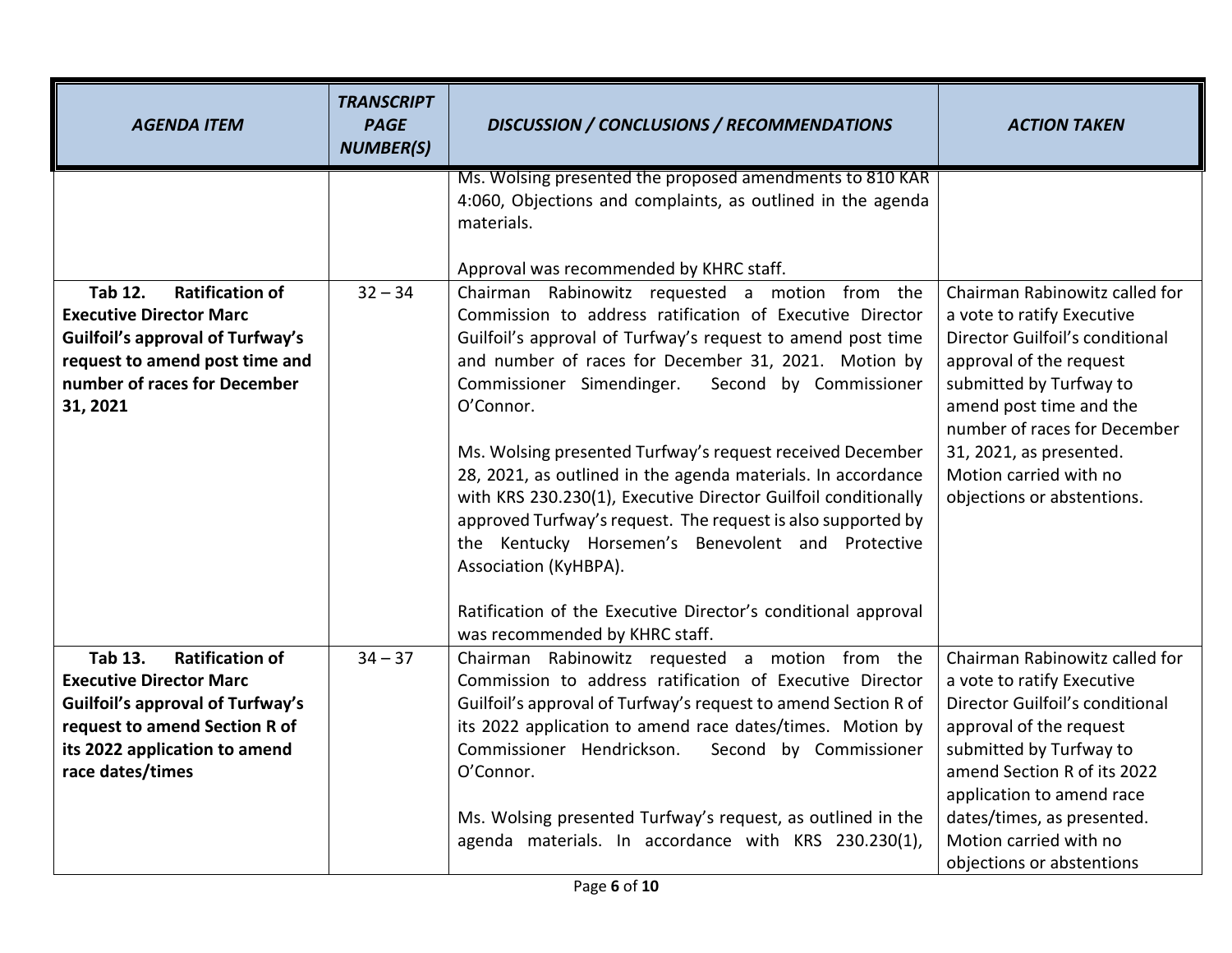| <b>AGENDA ITEM</b>                                                                                                    | <b>TRANSCRIPT</b><br><b>PAGE</b><br><b>NUMBER(S)</b> | <b>DISCUSSION / CONCLUSIONS / RECOMMENDATIONS</b>                                                                                                                                                                                                                                                                                                                                                                                                                                                                                                                                           | <b>ACTION TAKEN</b>                                                                                                                                                                                                                                                   |
|-----------------------------------------------------------------------------------------------------------------------|------------------------------------------------------|---------------------------------------------------------------------------------------------------------------------------------------------------------------------------------------------------------------------------------------------------------------------------------------------------------------------------------------------------------------------------------------------------------------------------------------------------------------------------------------------------------------------------------------------------------------------------------------------|-----------------------------------------------------------------------------------------------------------------------------------------------------------------------------------------------------------------------------------------------------------------------|
| <b>Tab 14.</b><br><b>Partial funding of</b>                                                                           | $37 - 39$                                            | Executive Director Guilfoil conditionally approved Turfway's<br>request. The request is also supported by the KyHBPA.<br>Ratification of the Executive Director's conditional approval<br>was recommended by KHRC staff.<br>Chairman Rabinowitz requested a motion from the                                                                                                                                                                                                                                                                                                                 | Chairman Rabinowitz called for                                                                                                                                                                                                                                        |
| a grant for a study titled "Pre-<br>race inflammation in<br><b>Catastrophically Injured Horses"</b>                   |                                                      | Commission to address approval of partial funding of a grant<br>for a study titled, "Pre-race Inflammation in Catastrophically<br>Injured Horses." Motion by Commissioner Simendinger.<br>Second by Commissioner Hendrickson.<br>Dr. Howard presented the request submitted to the Equine<br>Drug Research Council (EDRC) by Allen Page, DVM, PhD, of the<br>University of Kentucky, to partially fund the study, as outlined<br>in the agenda materials. At its February 4, 2022 meeting, the<br>EDRC discussed and studied the request and voted to fund up<br>to \$40,000 for the study. | a vote to approve the request<br>for the EDRC's partial funding<br>of a grant for a study titled<br>"Pre-race Inflammation in<br>Catastrophically Injured<br>Horses, as presented and<br>approved by the EDRC. Motion<br>carried with no objections or<br>abstentions |
| Tab 15. Keeneland's<br><b>Proposed 2022 Spring Race</b><br><b>Meet Officials and Date</b><br><b>Preference System</b> | $39 - 41$                                            | Approval was recommended by KHRC staff and the EDRC.<br>Chairman Rabinowitz requested a motion from the<br>Commission to address the request submitted by Keeneland<br>to approve the proposed 2022 Spring race meet officials and<br>date preference system. Motion by Vice-Chairman Jones.<br>Second by Commissioner Simendinger.<br>Ms. Borden presented the request by Keeneland dated<br>January 28, 2022, as outlined in the agenda materials. All<br>officials will be licensed by the beginning of the meet.<br>Approval was recommended by KHRC.                                   | Chairman Rabinowitz called for<br>a vote to approve Keeneland's<br>proposed 2022 Spring meet<br>race meet officials and date<br>preference system, as<br>presented. Motion carried<br>with no objections or<br>abstentions.                                           |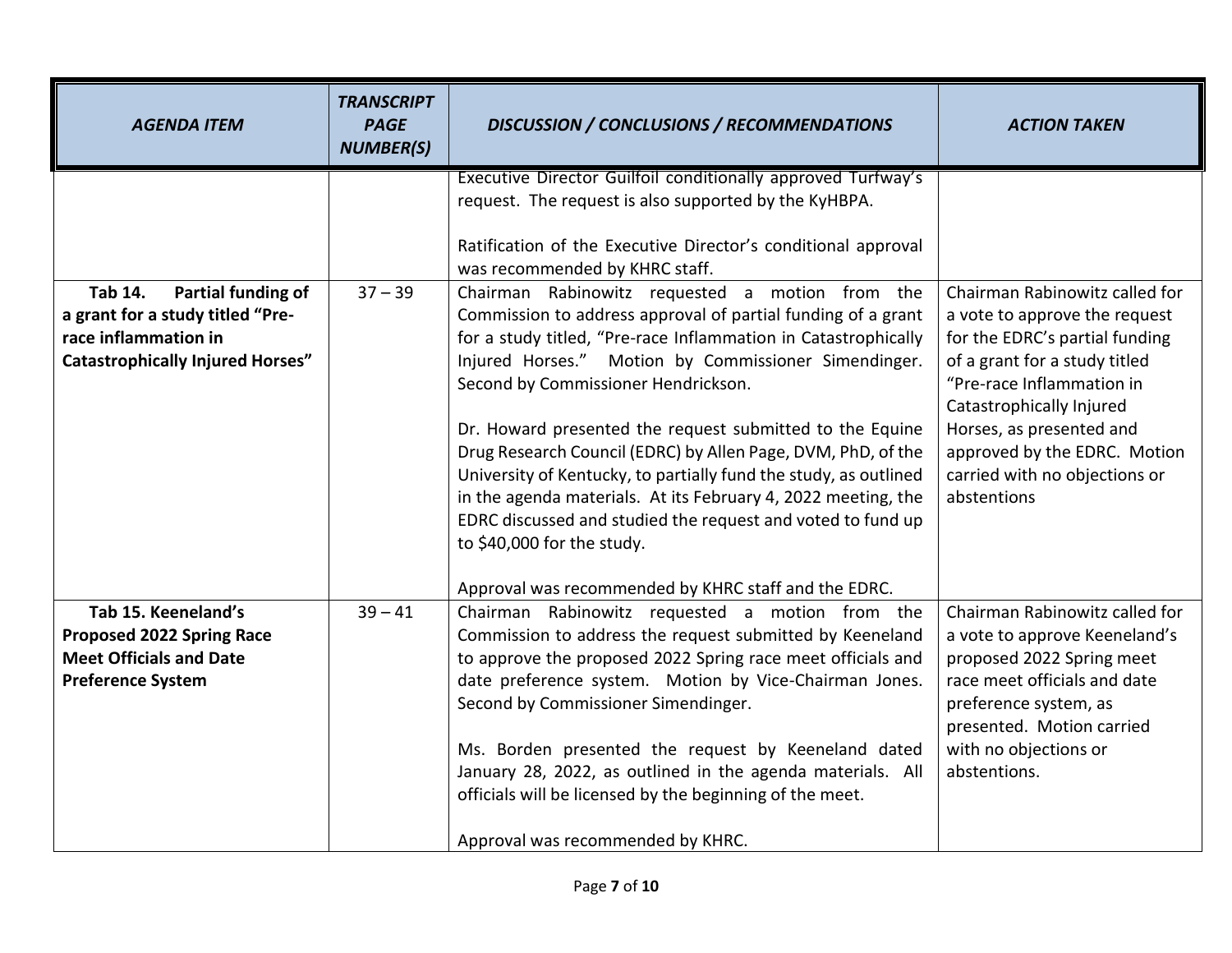| <b>AGENDA ITEM</b>                                                 | <b>TRANSCRIPT</b><br><b>PAGE</b><br><b>NUMBER(S)</b> | <b>DISCUSSION / CONCLUSIONS / RECOMMENDATIONS</b>                                                                 | <b>ACTION TAKEN</b>                                        |
|--------------------------------------------------------------------|------------------------------------------------------|-------------------------------------------------------------------------------------------------------------------|------------------------------------------------------------|
| <b>Tab 16.</b><br><b>Churchill Downs'</b>                          | $41 - 42$                                            | Chairman Rabinowitz requested a motion from the                                                                   | Chairman Rabinowitz called for                             |
| <b>Proposed 2022 Spring Race</b><br><b>Meet Officials and Date</b> |                                                      | Commission to address the request submitted by Churchill<br>Downs to approve the proposed 2022 Spring race meet   | a vote to approve Churchill<br>Downs' proposed 2022 Spring |
| <b>Preference System</b>                                           |                                                      | officials and date preference system. Motion by Vice-                                                             | race meet officials and date                               |
|                                                                    |                                                      | Chairman Jones. Second by Commissioner Landes.                                                                    | preference system, as                                      |
|                                                                    |                                                      |                                                                                                                   | presented. Motion carried                                  |
|                                                                    |                                                      | Ms. Borden presented the request by Keeneland dated<br>January 28, 2022, as outlined in the agenda materials. All | with no objections or<br>abstentions                       |
|                                                                    |                                                      | officials will be licensed by the beginning of the meet.                                                          |                                                            |
|                                                                    |                                                      |                                                                                                                   |                                                            |
|                                                                    |                                                      | Approval was recommended by KHRC.                                                                                 |                                                            |
| <b>Tab 17</b><br><b>Reports</b>                                    | $42 - 51$                                            |                                                                                                                   | No action taken. Informational                             |
| a. Thoroughbred<br><b>Rulings</b>                                  | $42 - 43$                                            | a. Ms. Borden presented the thoroughbred rulings reports, as<br>outlined in the agenda materials.                 | items only.                                                |
| b. Standardbred                                                    | 43                                                   | b. Mr. Guilfoil presented the Standardbred rulings report, as                                                     |                                                            |
| <b>Rulings</b>                                                     |                                                      | outlined in the agenda materials. He noted that Ruling 026<br>has been paid.                                      |                                                            |
| c. Veterinary Division                                             |                                                      |                                                                                                                   |                                                            |
| Report                                                             | $43 - 47$                                            | c. Drs. Howard and Smith presented the veterinary division                                                        |                                                            |
| d. Pari-Mutuel                                                     |                                                      | reports, as outlined in the agenda materials. Dr. Howard<br>noted a typographical error in the positive samples;  |                                                            |
| <b>Wagering Division</b>                                           |                                                      | Medroxyprogesterone should be a Class B, not a Class C.                                                           |                                                            |
|                                                                    |                                                      |                                                                                                                   |                                                            |
| e. Confidential -                                                  | 47 - 51                                              | d. Mr. Ahmed presented the pari-mutuel wagering reports, as                                                       |                                                            |
| <b>Litigation</b>                                                  |                                                      | outlined in the agenda materials.                                                                                 |                                                            |
|                                                                    | 51                                                   | e. Litigation and Regulation report is for informational                                                          |                                                            |
|                                                                    |                                                      | purposes only.                                                                                                    |                                                            |
| <b>III. Executive Session</b>                                      | $51 - 54$                                            | Chairman Rabinowitz requested a motion from the                                                                   | Chairman Rabinowitz called for                             |
|                                                                    |                                                      | Commission to convene in closed session to discuss proposed                                                       | a vote to approve convening in                             |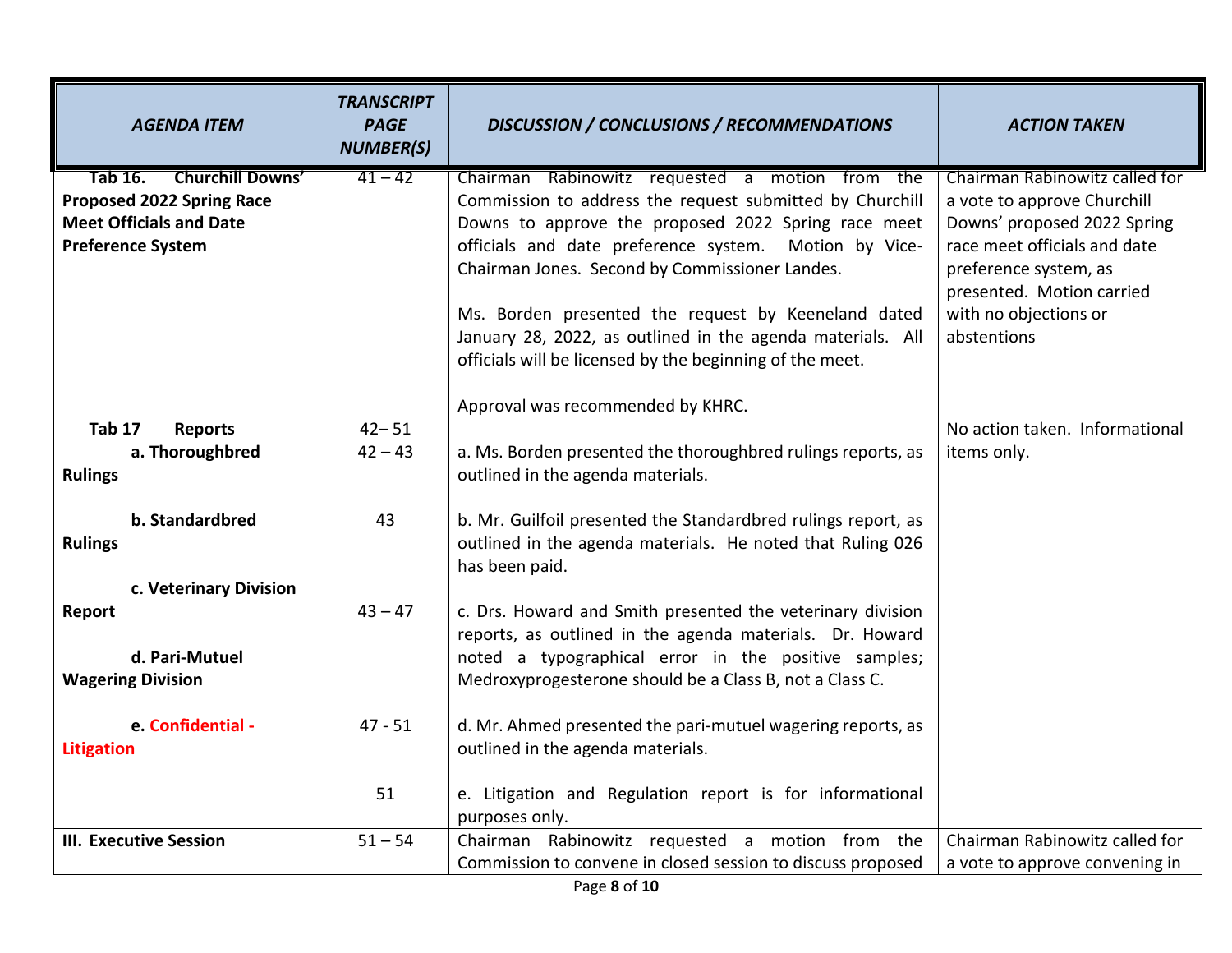| <b>AGENDA ITEM</b>                                                   | <b>TRANSCRIPT</b><br><b>PAGE</b><br><b>NUMBER(S)</b> | <b>DISCUSSION / CONCLUSIONS / RECOMMENDATIONS</b>                                                                                                                                                                                                                                                                                                                                                                                                                                                                         | <b>ACTION TAKEN</b>                                                                                                                                                                                                                   |
|----------------------------------------------------------------------|------------------------------------------------------|---------------------------------------------------------------------------------------------------------------------------------------------------------------------------------------------------------------------------------------------------------------------------------------------------------------------------------------------------------------------------------------------------------------------------------------------------------------------------------------------------------------------------|---------------------------------------------------------------------------------------------------------------------------------------------------------------------------------------------------------------------------------------|
| <b>Kentucky Horse Racing</b><br><b>Commission's Interim Order</b>    | $51 - 52$                                            | or pending litigation against or on behalf of the agency as<br>permitted by KRS 61.810(1)(c). Motion by Vice-Chairman                                                                                                                                                                                                                                                                                                                                                                                                     | closed session. Motion carried<br>with no objections or                                                                                                                                                                               |
| <b>Granting Extension Asmussen et</b><br>al. v. KHRC, KHRC-19-13, 14 |                                                      | Jones. Second by Commissioner O'Connor.                                                                                                                                                                                                                                                                                                                                                                                                                                                                                   | abstentions.                                                                                                                                                                                                                          |
|                                                                      |                                                      | <b>EXECUTIVE SESSION</b>                                                                                                                                                                                                                                                                                                                                                                                                                                                                                                  |                                                                                                                                                                                                                                       |
|                                                                      | $52 - 53$                                            | Chairman Rabinowitz requested a motion from the<br>Commission to reconvene in open session.<br>Motion by<br>Commissioner Landes. Second by Commissioner O'Connor.                                                                                                                                                                                                                                                                                                                                                         | Chairman Rabinowitz called for<br>a vote to approve reconvening<br>in open session. Motion<br>carried with no objections or                                                                                                           |
|                                                                      | 53                                                   | <b>RETURN TO OPEN SESSION</b>                                                                                                                                                                                                                                                                                                                                                                                                                                                                                             | abstentions.                                                                                                                                                                                                                          |
|                                                                      | $53 - 54$                                            | Following the return to open session, Chairman Rabinowitz<br>requested a motion from the Commission to address the KRS<br>13B appeal, Asmussen v. KHRC, Administrative Action Nos.<br>KHRC-19-TB-013 and<br>KHRC-19-TB-014.<br>Motion by<br>Commissioner<br>Commissioner<br>Landes.<br>Second<br>by<br>Simendinger.<br>Ms. Wolsing presented the Hearing Officer's request for an<br>extension of time to submit her Recommended Order, as<br>outlined in the agenda materials.<br>Approval is recommended by KHRC staff. | Chairman Rabinowitz called for<br>a vote to approve the proposed<br>interim order granting the<br>extension in Asmussen v. KHRC,<br>19-TB-013 and 19-TB-014, as<br>presented. Motion carried<br>with no objections or<br>abstentions. |
| <b>IV. Other Business</b>                                            | 54                                                   | Chairman Rabinowitz thanked the staff and Executive Director                                                                                                                                                                                                                                                                                                                                                                                                                                                              | No action taken. Informational                                                                                                                                                                                                        |
|                                                                      |                                                      | Guilfoil for their hard work in getting the meeting agenda<br>materials together. There was no other business.                                                                                                                                                                                                                                                                                                                                                                                                            | item only.                                                                                                                                                                                                                            |
| V. Adjournment                                                       | $54 - 55$                                            | Hearing no other business, Chairman Rabinowitz requested a<br>motion to adjourn the February 15, 2022 meeting of the<br>Motion by Commissioner Cauthen. Second by<br>KHRC.<br>Commissioner Simendinger.                                                                                                                                                                                                                                                                                                                   | Chairman Rabinowitz called for<br>a vote to adjourn the February<br>15, 2022 meeting of the KHRC.                                                                                                                                     |